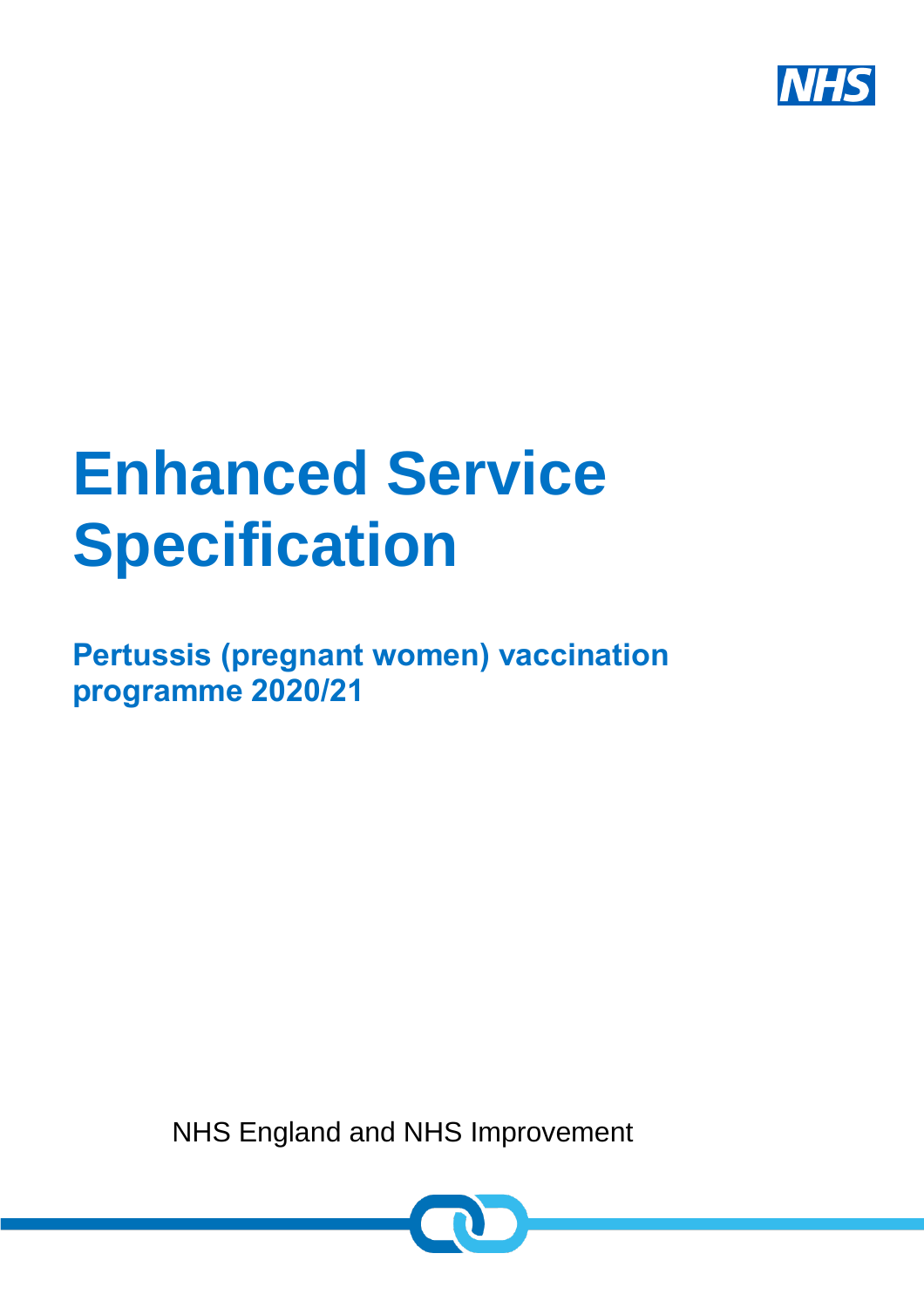# **Enhanced Service Specification**

# **Pertussis (pregnant women) vaccination programme**

Publishing approval number:001201

Version number: 1

First published: April 2020

Updated: (only if this is applicable)

Prepared by: NHS England

#### **Equalities and health inequalities statement**

"Promoting equality and addressing health inequalities are at the heart of NHS England's values. Throughout the development of the policies and processes cited in this document, we have:

- given due regard to the need to eliminate discrimination, harassment and victimisation, to advance equality of opportunity, and to foster good relations between people who share a relevant protected characteristic (as cited under the Equality Act 2010) and those who do not share it;
- given regard to the need to reduce inequalities between patients in access to, and outcomes from, healthcare services and in securing that services are provided in an integrated way where this might reduce health inequalities."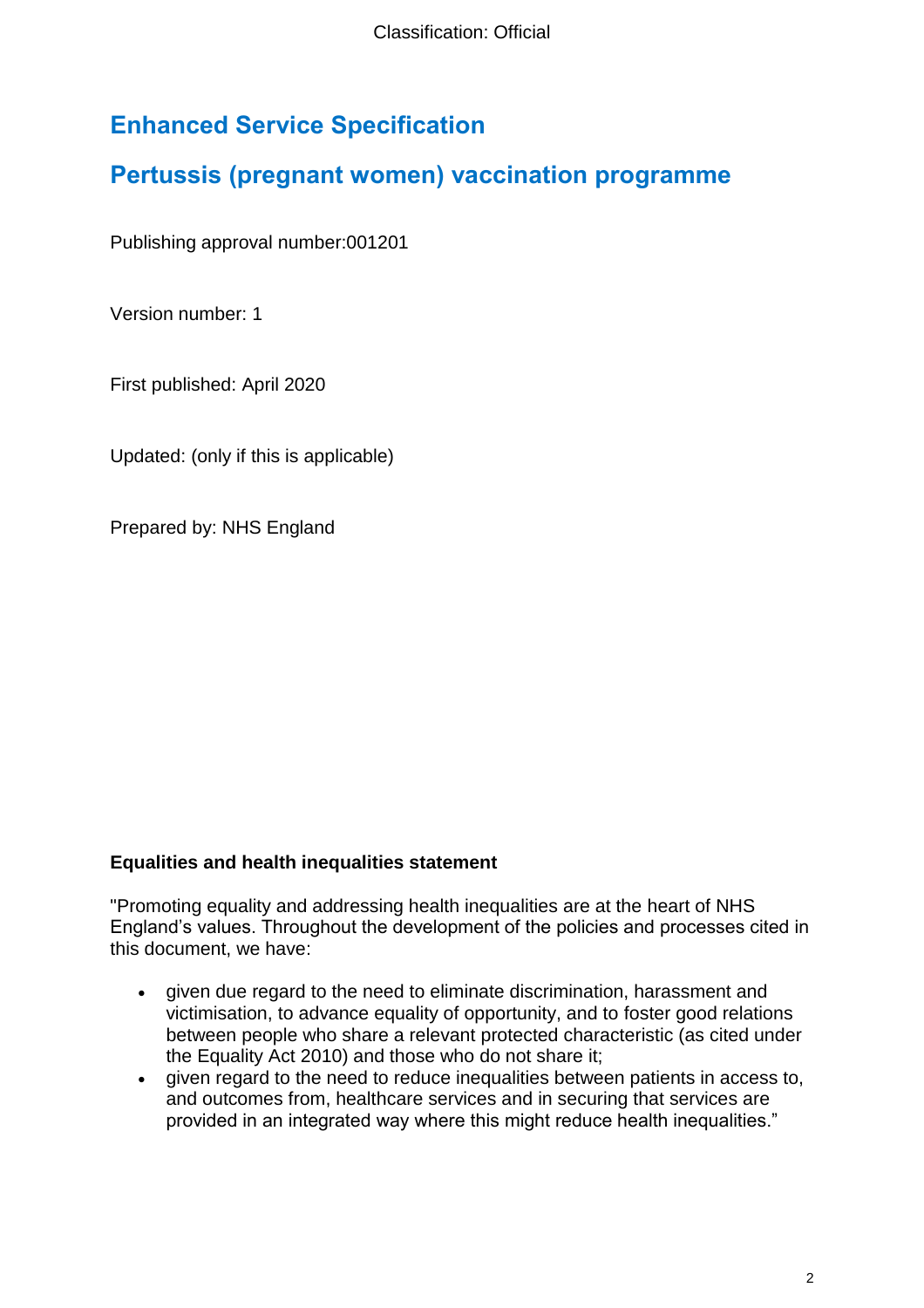# **Contents**

Annex: Administrative provisions relating to payments…………….……... 14

**Please be aware that all aspects of this service specification outline the requirements for this programme. As such, commissioners and practices should ensure they have read and understood all sections of this document as part of the implementation of this programme.** 

**Practices are advised that to ensure they receive payment, particular attention should be paid to the payment and validation terms. Practices will need to ensure they understand and use the designated clinical codes as required to ensure payment.** 

<span id="page-2-0"></span>**Other formats of this document are available on request. Please send your request to: [england.gpcontracts@nhs.net](mailto:england.gpcontracts@nhs.net)**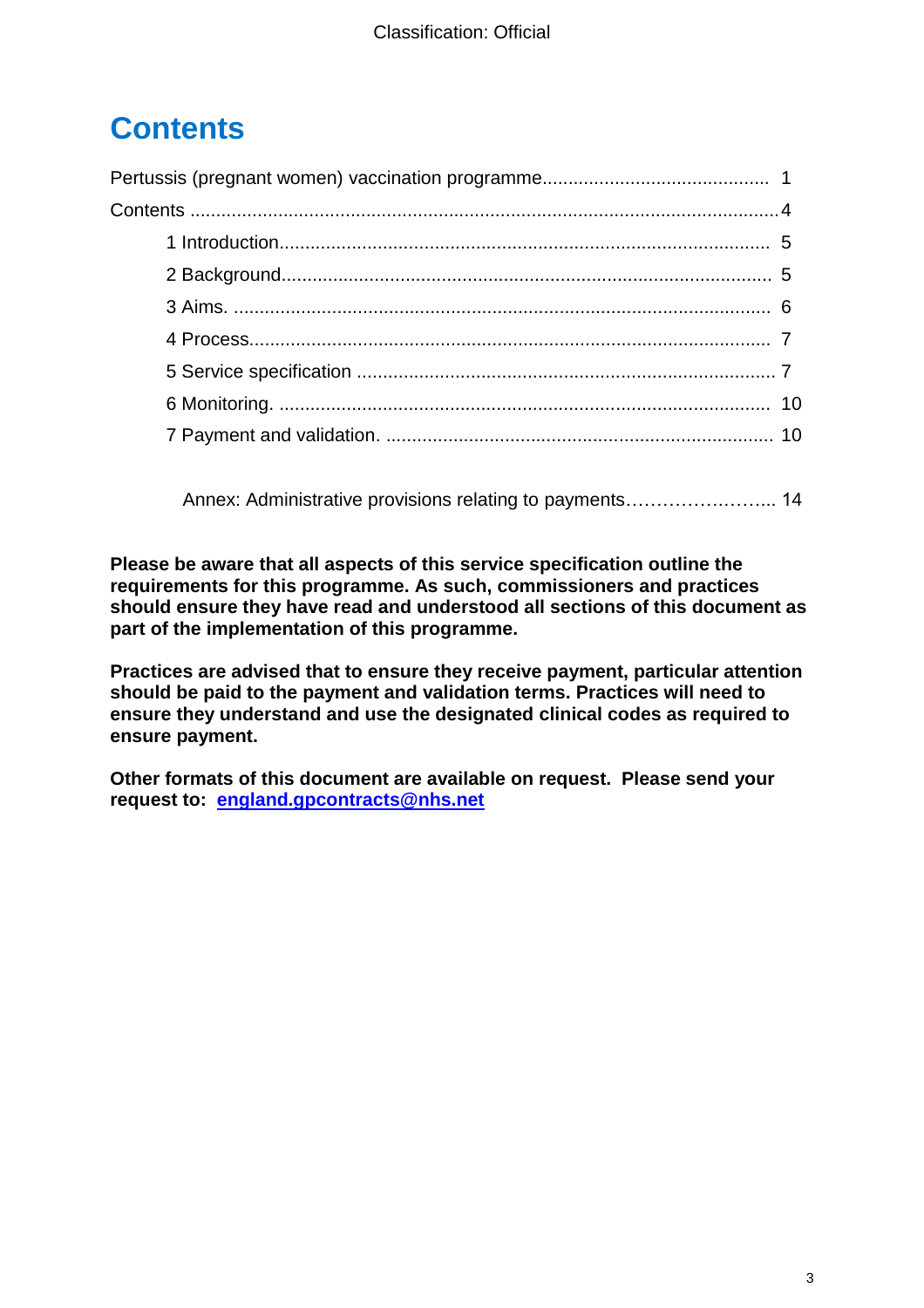# **1 Introduction**

- 1.1 All GP practices must to provide essential services and those additional services they are contracted to provide to all their patients. This enhanced service (ES) specification outlines more specialised services to be provided. The specification of this service is designed to cover the enhanced aspects of clinical care, all of which are beyond the scope of essential services. No part of the specification by commission, omission or implication defines or redefines essential or additional services.
- 1.2 This  $ES<sup>1</sup>$  is directed at GP practices<sup>2</sup> delivering vaccination and immunisation services in England.
- 1.3 This ES is agreed between NHS England and NHS Improvement, the British Medical Association's (BMA) and the General Practitioners Committee (GPC) England.

# <span id="page-3-0"></span>**2 Background**

 $\overline{a}$ 

- 2.1 The pertussis vaccination programme was introduced in October 2012 following a recommendation from the Joint Committee on Vaccination and Immunisation (JCVI), that a temporary programme of pertussis (pregnant women) vaccination be implemented - to respond to an ongoing outbreak resulting in a number of infant deaths across the country<sup>3</sup>.
- 2.2 Pertussis immunisation should take place from ideally from 20 to 32 weeks of each pregnancy (but can be offered from 16 weeks and after 32 weeks<sup>4</sup>).
- 2.3 Vaccination of pregnant women from 16 weeks will provide greater opportunity for pregnant women to access the vaccine, will provide additional benefit to infants, where delivery is premature and will potentially improve neonatal antibody levels offering protection to newborns during the first two months of life when the risk of complications from pertussis are greatest and before

 $<sup>1</sup>$  Section 7a functions are described as 'reserved functions' which are not covered by the 'enhanced</sup> services delegated to CCG' category in the delegation agreement. NHS England remains responsible and accountable for the discharge of all the Section 7a functions. As this vaccination is defined as a Section 7a function, this agreement cannot be changed or varied locally.

<sup>2</sup> Reference to 'GP practice' in this specification refers to a provider of essential primary medical services to a registered list of patients under a GMS, PMS or APMS contract.

<sup>&</sup>lt;sup>3</sup> DH. Letter to the Service re introduction of temporary vaccination programme. September 2012. [https://www.gov.uk/government/uploads/system/uploads/attachment\\_data/file/212947/CMO-Pertussis-](https://www.gov.uk/government/uploads/system/uploads/attachment_data/file/212947/CMO-Pertussis-27-09-2012-FINAL.pdf)[27-09-2012-FINAL.pdf](https://www.gov.uk/government/uploads/system/uploads/attachment_data/file/212947/CMO-Pertussis-27-09-2012-FINAL.pdf)

<sup>&</sup>lt;sup>4</sup> Vaccination is best offered on or after the foetal anomaly scan at around 20 weeks. Women may still be immunised after 32 weeks pregnancy but this may not offer as high a levels of passive protection to the baby.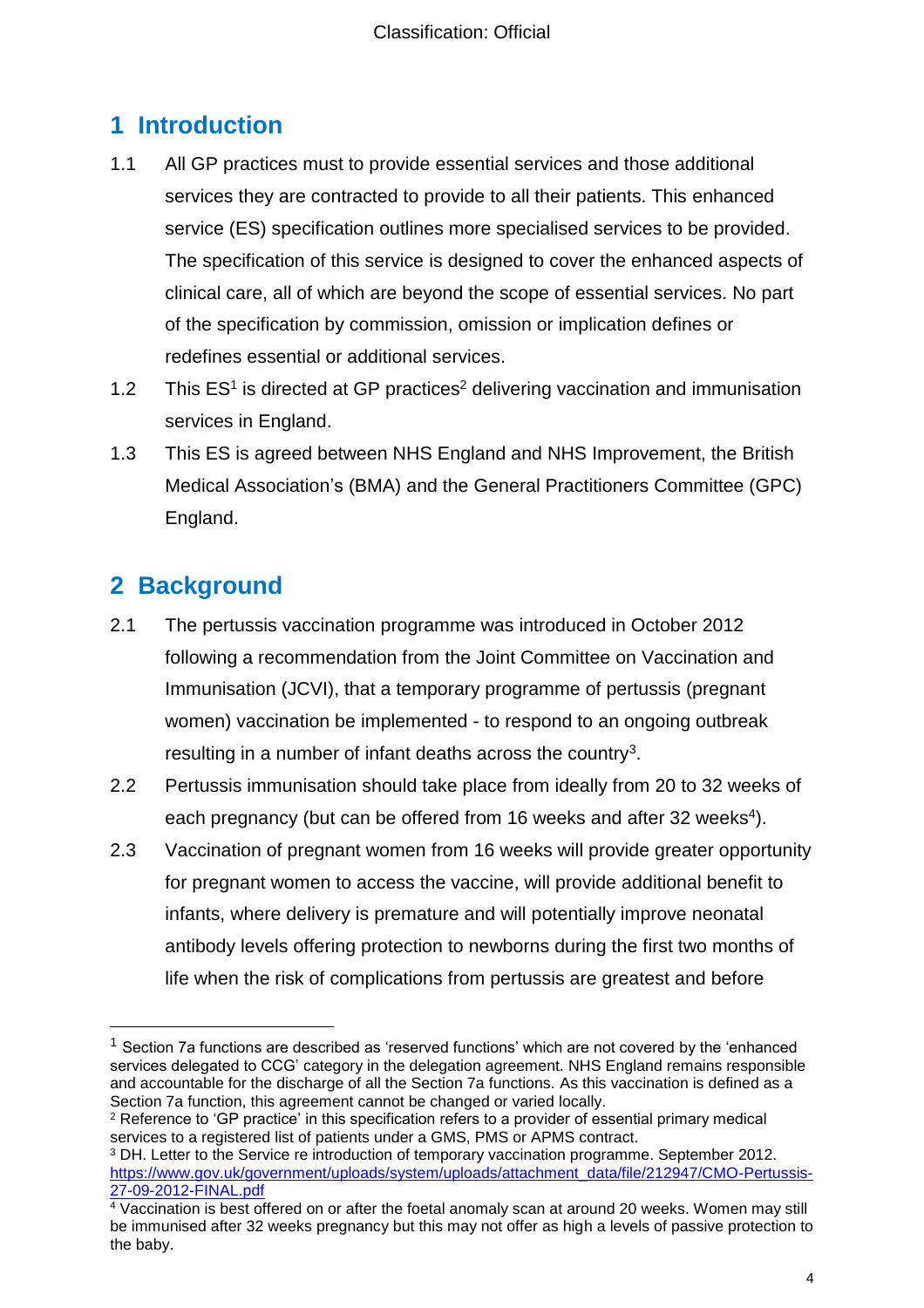infants can be directly protected through routine vaccination. See section 5.

- <span id="page-4-1"></span>2.4 The recommended vaccine(s) for this programme is Boostrix®-IPV (containing diphtheria, tetanus, acellular pertussis and inactivated polio antigens – dTaP/IPV. If Boostrix®-IPVis is not available, Repevax® (dTaP/IPV) may be used as an alternative. Vaccines for this programme can be ordered via ImmForm.
- 2.5 Further information about the immunisation programme can be found in "Vaccination against pertussis (whooping cough) for pregnant women information for healthcare professionals"<sup>5</sup> . Details on background to the programme can be found in the tripartite letter dated 10 May 2013<sup>6</sup>.
- 2.6 Further details on the background, dosage, timings and administration of the vaccination can be found in the Green Book<sup>7</sup>.

## <span id="page-4-0"></span>**3 Aims**

- 3.1 The aim of this ES is to support commissioners in commissioning pertussis vaccination from GP practices, in order to prevent cases of the disease and deaths in infants. Pertussis vaccination will boost immunity in women so that pertussis antibodies are passed from mother to baby to passively protect infants in the first months of life (before they receive their routine childhood immunisations from aged two months). It is important for all women to be offered the pertussis vaccine during **each** pregnancy.
- 3.2 The vaccine has been shown to be both safe in pregnancy**<sup>8</sup>** and 91-92 per cent**<sup>9</sup>**,**<sup>10</sup>** effective in preventing pertussis infection in babies whose mothers were immunised at least one week prior to delivery. It is therefore important that all pregnant women are offered the vaccine at the appropriate stage of

<sup>6</sup> DHSC. Letter to the Service re extension of temporary vaccination programme. May 2013. [https://www.gov.uk/government/uploads/system/uploads/attachment\\_data/file/197839/130510\\_Pertus](https://www.gov.uk/government/uploads/system/uploads/attachment_data/file/197839/130510_Pertussis_continuation_letter_FINAL.pdf) [sis\\_continuation\\_letter\\_FINAL.pdf](https://www.gov.uk/government/uploads/system/uploads/attachment_data/file/197839/130510_Pertussis_continuation_letter_FINAL.pdf)

 $\overline{a}$ <sup>5</sup> Vaccination against pertussis (whooping cough) for pregnant women. [https://www.gov.uk/government/publications/vaccination-against-pertussis-whooping-cough-for](https://www.gov.uk/government/publications/vaccination-against-pertussis-whooping-cough-for-pregnant-women)[pregnant-women](https://www.gov.uk/government/publications/vaccination-against-pertussis-whooping-cough-for-pregnant-women)

<sup>&</sup>lt;sup>7</sup> Green Book Chapter 24. [https://www.gov.uk/government/collections/immunisation-against-infectious](https://www.gov.uk/government/collections/immunisation-against-infectious-disease-the-green-book)[disease-the-green-book](https://www.gov.uk/government/collections/immunisation-against-infectious-disease-the-green-book)

<sup>8</sup> Donegan K, King B, Bryan P. 2014. Safety of pertussis vaccination in pregnant women in UK: observational study, BMJ 2014;349:g4219

<sup>9</sup> Amirthalingam G, Andrews N, Campbell H, Ribeiro S, Kara E, Donegan K, et al. Effectiveness of maternal pertussis vaccination in England: an observational study. The Lancet, Volume 384, Issue 9953. Pages 1521-1528. 25 October 2014.

<sup>&</sup>lt;sup>10</sup> Dabrera G Amirthalingam G, Andrews N, Campbell H, Ribeiro S, Kara E, Fry N, Ramsay M. A casecontrol study to estimate the effectiveness of maternal pertussis vaccination in protecting newborn infants in England and Wales. 2012/13. Clinical Infectious Diseases. 19 October 2014.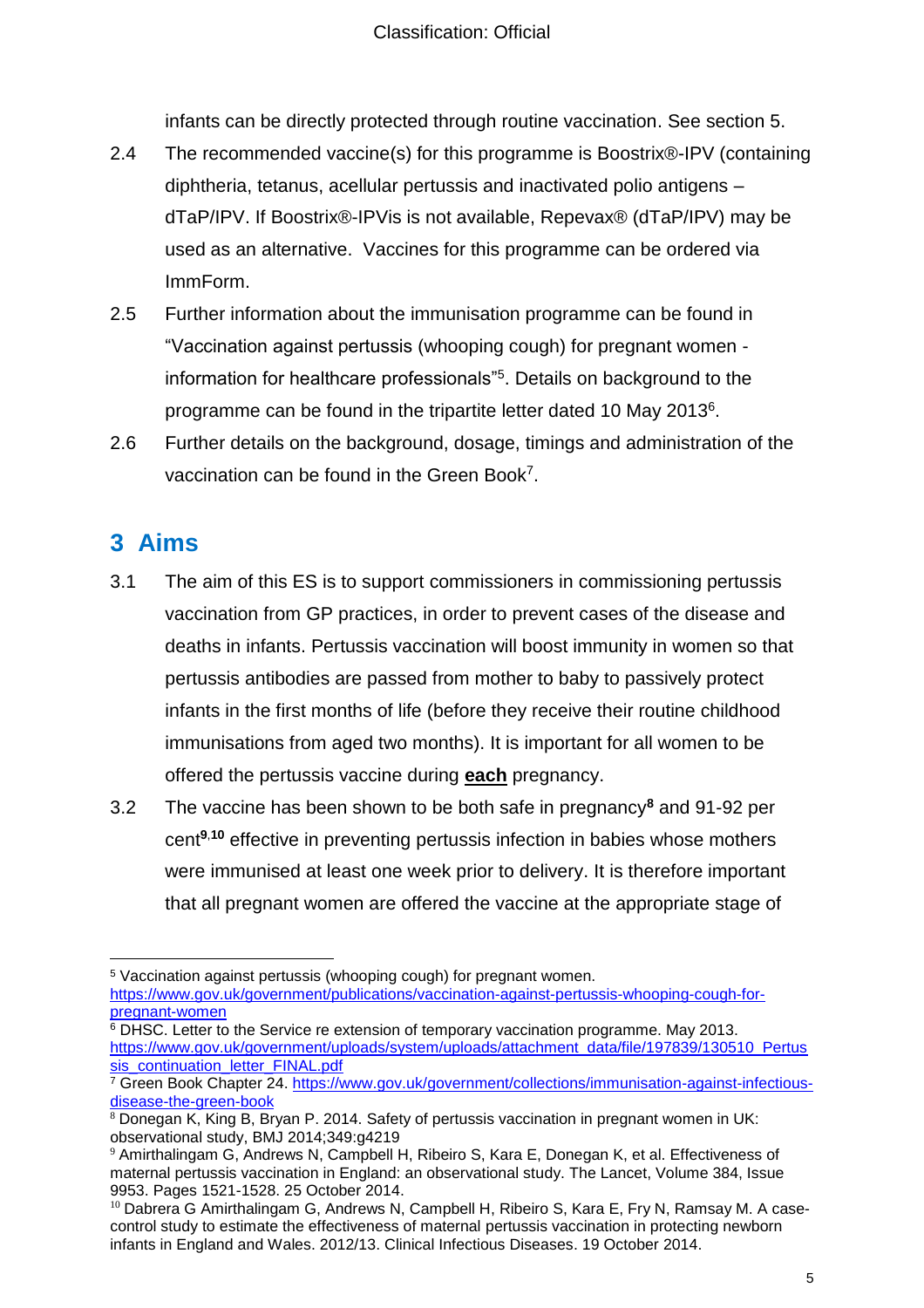**each** pregnancy i.e. 16 to 32 weeks.

#### **4 Process**

- 4.1 This ES begins on 1 April 2020 until 31 March 2021
- 4.2 Commissioners will invite GP practices to participate in this ES before 30 April 2020. All practices who participate in this ES must respond to the commissioners' offer no later than 30 June 2020. The agreement should be recorded in writing with their commissioner.
- 4.3 Payment and activity recording will be managed by the Calculating Quality Reporting Service  $(CQRS)^{11}$  and all practices must sign-up to  $CQRS -$  no later than 30 June 2020<sup>12</sup> whether or not they intend to deliver the ES in order to ensure that they can claim payment once this becomes an essential service.

## <span id="page-5-0"></span>**5 Service specification<sup>13</sup>**

- 5.1 The requirements for GP practices participating in the ES are outlined within this section.
- 5.2 **Offer and (where accepted) provide pertussis vaccination** to all eligible patients registered at the GP practice; unless contra-indicated.
	- a. Eligible patients are those who:
		- i. are registered patients,
		- ii. pregnant women who reach, or were already at the  $16<sup>th</sup>$  week of their pregnancy at the time of vaccination.

The contractor is required to offer vaccination between 16 to 32 weeks of pregnancy, ideally between 20 and 32 weeks. The optimal time is from 16 weeks pregnancy, or soon after, to maximise transplacental transfer of antibodies to the unborn child. Pregnant women who miss vaccination and are beyond week 32 of pregnancy should be offered immunisation<sup>14</sup>.

b. Immunisation is contra-indicated where the patient has previously had a confirmed anaphylactic reaction to a previous dose of the vaccine, or

<sup>13</sup> Commissioners and practices should ensure they have read an understood all sections of this document as part of the implementation of this programme and to ensure accurate payment.

 $\overline{a}$ <sup>11</sup> Guidance relating to CQRS and GPES will be provided by NHS Digital when services are updated.

<sup>&</sup>lt;sup>12</sup> Practices will be required to sign-up to CQRS in order for payment to be calculated and processed.

<sup>14</sup> Vaccination is best offered on or after the foetal anomaly scan at around 20 weeks. Women may still be immunised after week 32 but this may not offer as high a level of passive protection to the infant. Vaccination late in pregnancy may, directly protect the mother against disease and thereby reduce the risk of exposure to her infant. GP practices should aim to immunise eligible patients in weeks 16 to 32.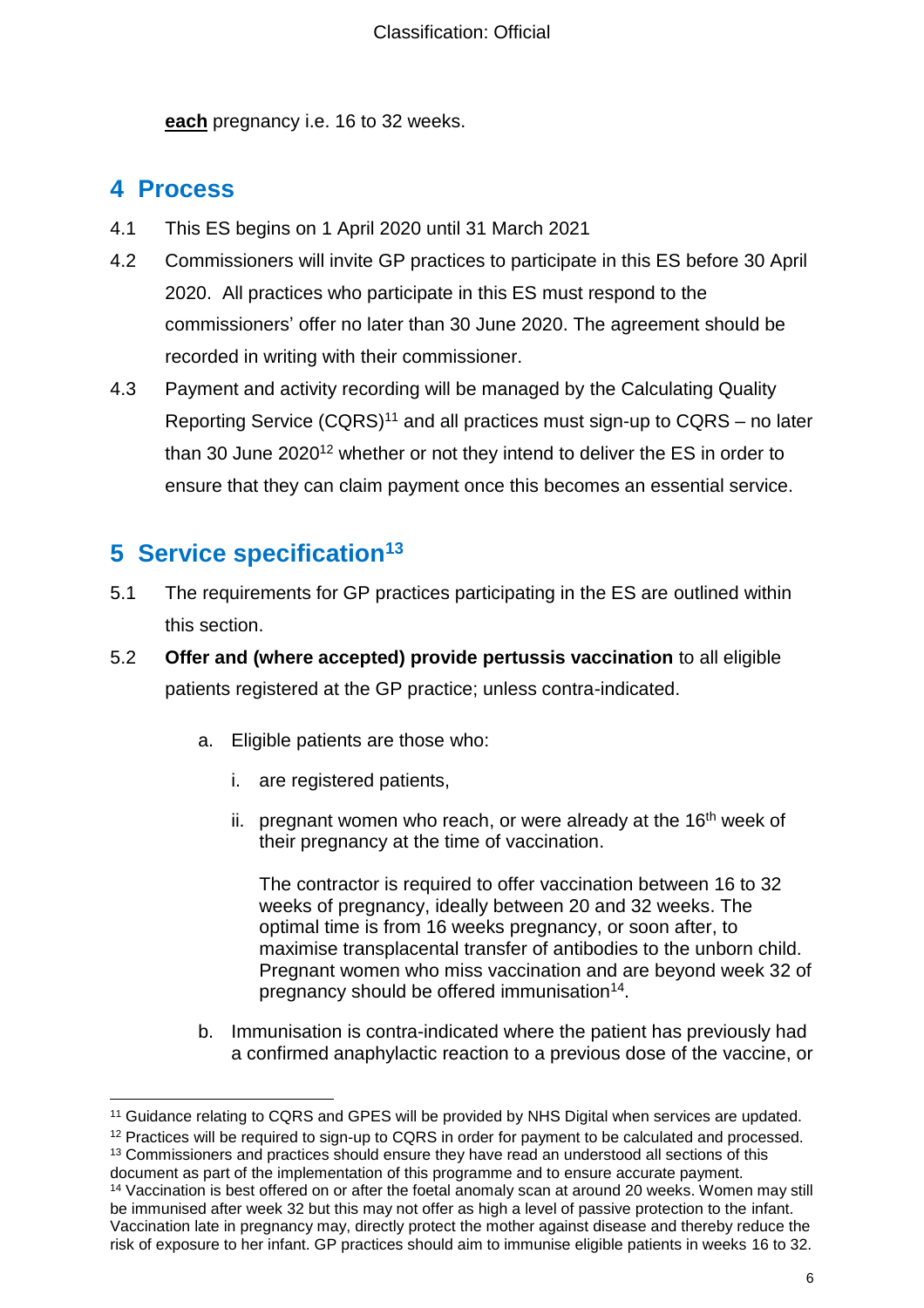to any component of the vaccine.

- c. Vaccination must be delivered during the period of this ES, namely between 1 April 2020 and 31 March 2021
- 5.3 **Vaccination must be with the appropriate vaccine and dosage. Contractors may also offer vaccination to new mothers (up to two months after the birth of the baby) who missed the opportunity to be vaccinated** during pregnancy to reduce the risk of the mother contracting pertussis in the post-partum period and therefore prevent her from infecting her infant.
- 5.4 **Produce and maintain a satisfactory register of all eligible pregnant women on the contractor's registered list during each financial year of the programme.** Simple registers of pregnant women are all that is required, although these will need to be updated regularly to capture the target population and record the estimated due date (EDD) so it is known when they are eligible for vaccination.
- 5.5 **GP practices will need to decide on the best mechanisms to contact all eligible pregnant women on the contractor's register to maximise uptake.**  They will particularly need to consider how to contact women who are solely in the care of a midwife or hospital consultant.
- 5.6 **Liaise with and inform all eligible pregnant women of the benefits of being immunised, making full use of all publicity and information materials available for national/local campaigns.** Health professionals should ensure that appropriate information and advice about the pertussis vaccine is given to each pregnant woman who attends an immunisation session and be given reasonable opportunity to discuss any concerns before being immunised.
- 5.7 **Take all reasonable steps to adhere to defined standards of record keeping ensuring that the medical records of patients receiving the pertussis immunisation are kept up-to-date with regard to the immunisation status** and in particular, include:
	- a. any refusal of an offer of immunisation.
	- b. where an offer of immunisation was accepted and:
		- i. details of the consent to the immunisation (including persons that have consented on the patient's behalf and that person's relationship to the patient must also be recorded),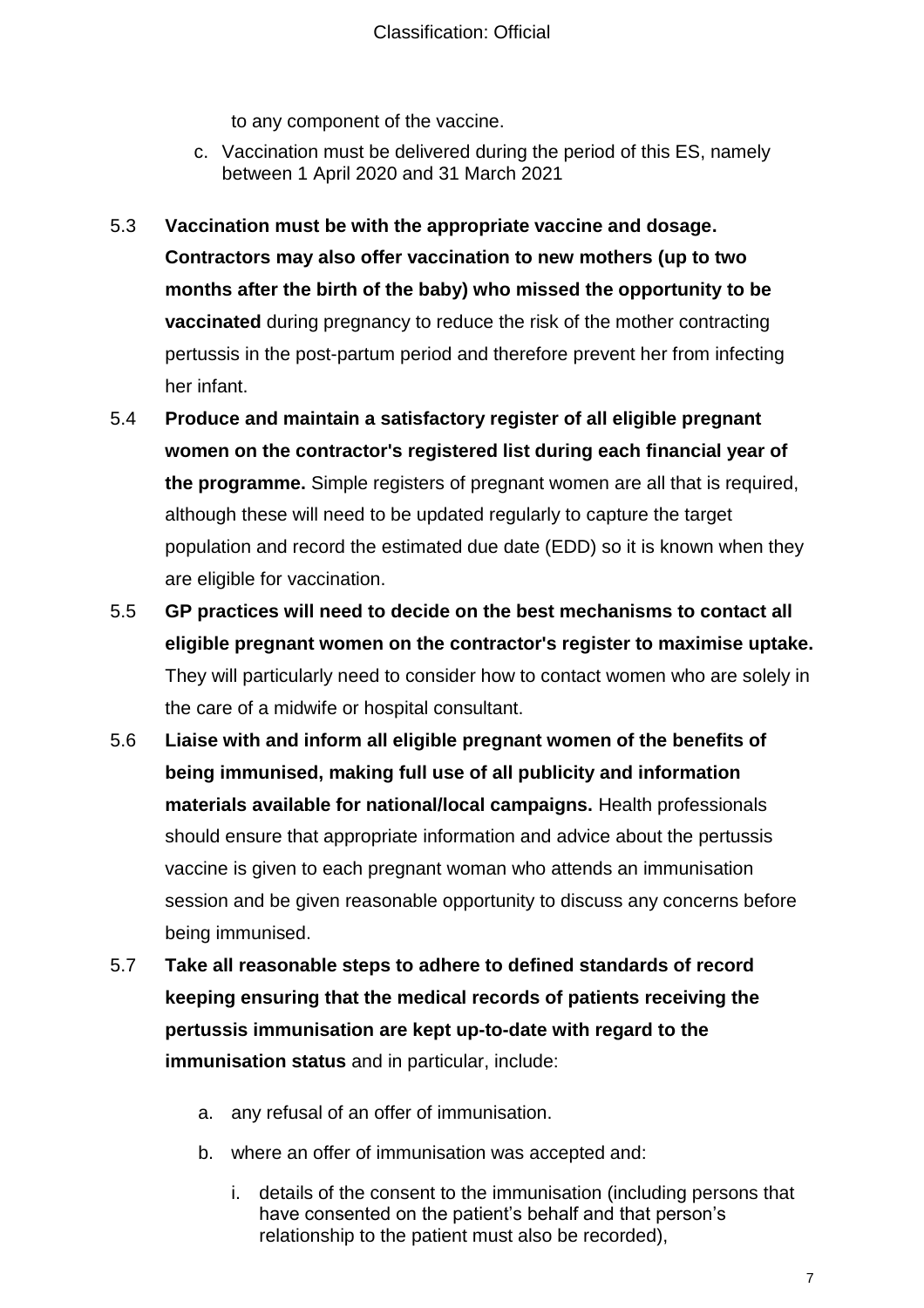- ii. the batch number, expiry date and title of the vaccine,
- iii. the date of administration,
- iv. where two vaccines are administered in close succession the route of administration and the injection site of each vaccine,
- v. any contra-indication to the vaccination or immunisation,
- vi. any adverse reactions to the vaccination or immunisation<sup>15</sup>.

#### 5.8 **Ensure that all healthcare professionals who are involved in administering the vaccine have:**

- a. referred to the clinical guidance available.
- b. the necessary experience, skills and training, including training with regard to the recognition and initial treatment of anaphylaxis.
- 5.9 **Ensure that all vaccine ordering is conducted in line with national guidance,** including adherence to any limits on stocks to be held at any one time.
- 5.10 **Ensure that all vaccines are stored in accordance with the manufacturer's and Public Health England's<sup>16</sup> instructions** and that all refrigerators in which vaccines are stored have a maximum/minimum thermometer and that the readings are taken and recorded from that thermometer on all working days and that appropriate action is taken when readings are outside the recommended temperature.
- 5.11 **Services will be accessible, appropriate and sensitive to the needs of all service users.** No eligible patient shall be excluded or experience particular difficulty in accessing and effectively using this ES due to protected characteristics as outlined in the Equality Act (2010) – this includes Age, Gender Reassignment, Marriage and Civil Partnership, Pregnancy and Maternity, Race, Religion or Belief, sex or sexual orientation,
- 5.12 **Providers will monitor and report all activity information via ImmForm<sup>17</sup> on a monthly basis.** The activity information shall include a monthly count of all eligible patients who received a vaccination in the relevant month. This information will be used by NHS England and NHS Improvement and Public

 $\overline{a}$ <sup>15</sup> This should be reported via the yellow card scheme.<https://yellowcard.mhra.gov.uk/> <sup>16</sup> PHE's ordering, storing and handling protocol

<https://www.gov.uk/government/publications/protocol-for-ordering-storing-and-handling-vaccines> <sup>17</sup> PHE. Pre-natal pertussis vaccine uptake surveys. 2014.

[https://www.gov.uk/government/uploads/system/uploads/attachment\\_data/file/347085/2902749\\_PHE\\_](https://www.gov.uk/government/uploads/system/uploads/attachment_data/file/347085/2902749_PHE_PertussisVaccination_acc.pdf) [PertussisVaccination\\_acc.pdf](https://www.gov.uk/government/uploads/system/uploads/attachment_data/file/347085/2902749_PHE_PertussisVaccination_acc.pdf)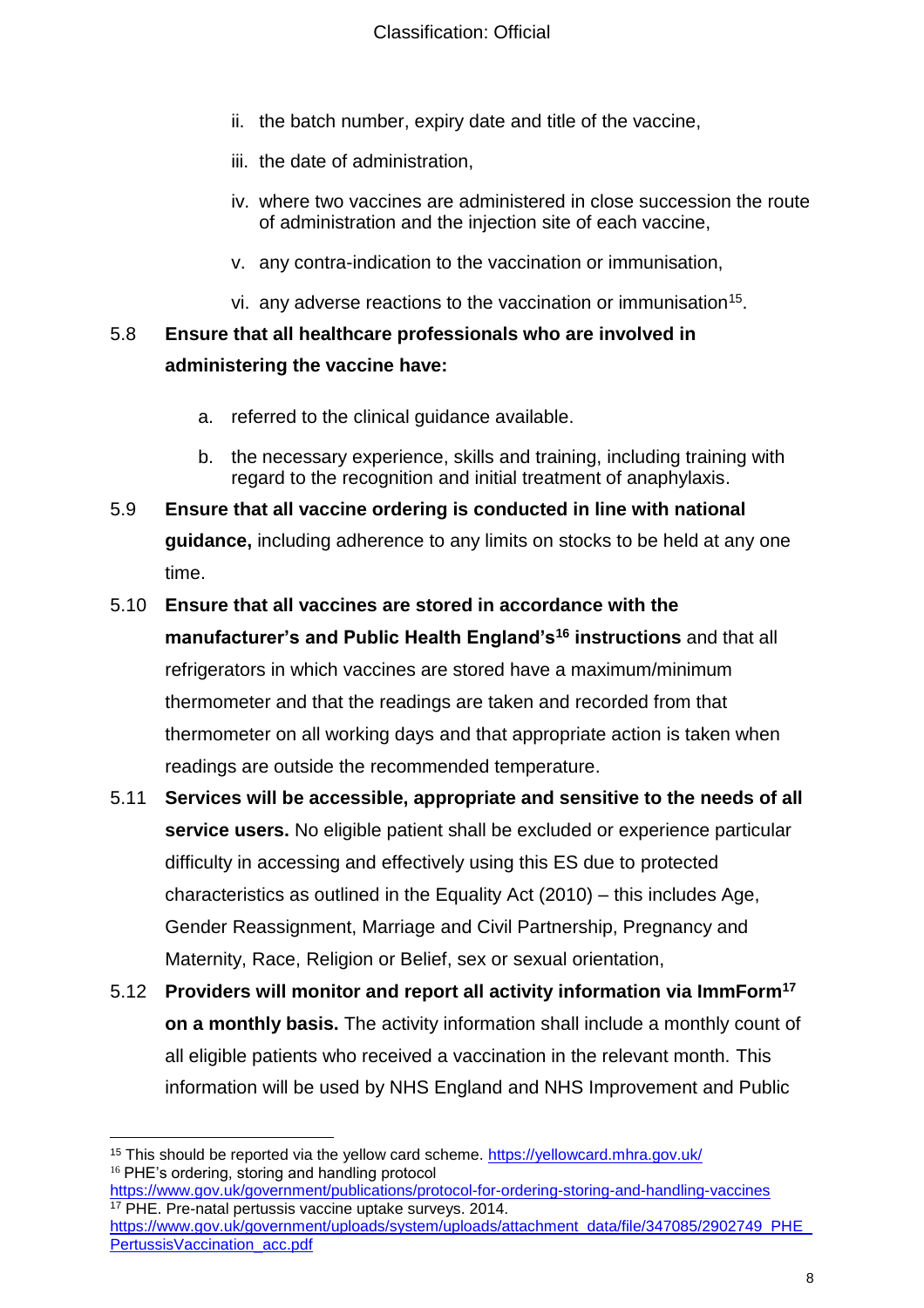Health England for monitoring, coverage, payment provision, population coverage, uptake achievement and national reporting.

- 5.13 GP practices should take reasonable steps to ensure that the patient records of all pregnant women in their practice have the following fields completed to ensure that the relevant records are included in the collection:
	- a. The expected date of delivery;
	- b. date of receipt of a pertussis-containing vaccine at or after week 16 of pregnancy, regardless of the setting where the vaccine was administered; and
- 5.14 **Practices who agree to participate in this ES must indicate acceptance on CQRS** to enable CQRS to calculate the monthly payment achievement data via manually entered data. Practices must input data manually into CQRS until GPES is available.
- 5.15 **Practices who do not intend to deliver the ES must still indicate acceptance on CQRS 30 June 2020 in order to ensure payment once this becomes an essential service.**
- 5.16 **Where the patient has indicated they wish to receive the vaccination but is physically unable to attend the practice** (for example is housebound) the practice must make all reasonable effort to ensure the patient is vaccinated.

# <span id="page-8-0"></span>**6 Monitoring**

l

- 6.1 Commissioners will monitor services and calculate payments under this ES using CQRS, wherever possible. GPES will provide information, using the defined clinical codes, on the number of patients on the practices registered list, who are pregnant women who reach, or were already at the  $16<sup>th</sup>$  week of their pregnancy at the time of vaccination and who are recorded as being vaccinated against pertussis during the period 1 April 2020 to 31 March 2021.
- 6.2 If automated collection via GPES is not available for any reason, Practices must manually input data into CQRS, until such time as GPES<sup>18</sup> is available again. For information on how to manually enter data into CQRS, see the NHS Digital website<sup>19</sup>. Alternatively, Practices may choose to wait until the automated collection is available again and claim payment later.
- 6.3 When GPES is available, each GPES data collection will capture data for all

<sup>&</sup>lt;sup>18</sup> When GPES becomes available it will be communicated via the NHS Digital.

<sup>19</sup> NHS Digital.<https://digital.nhs.uk/article/279/General-Practice-GP-collections>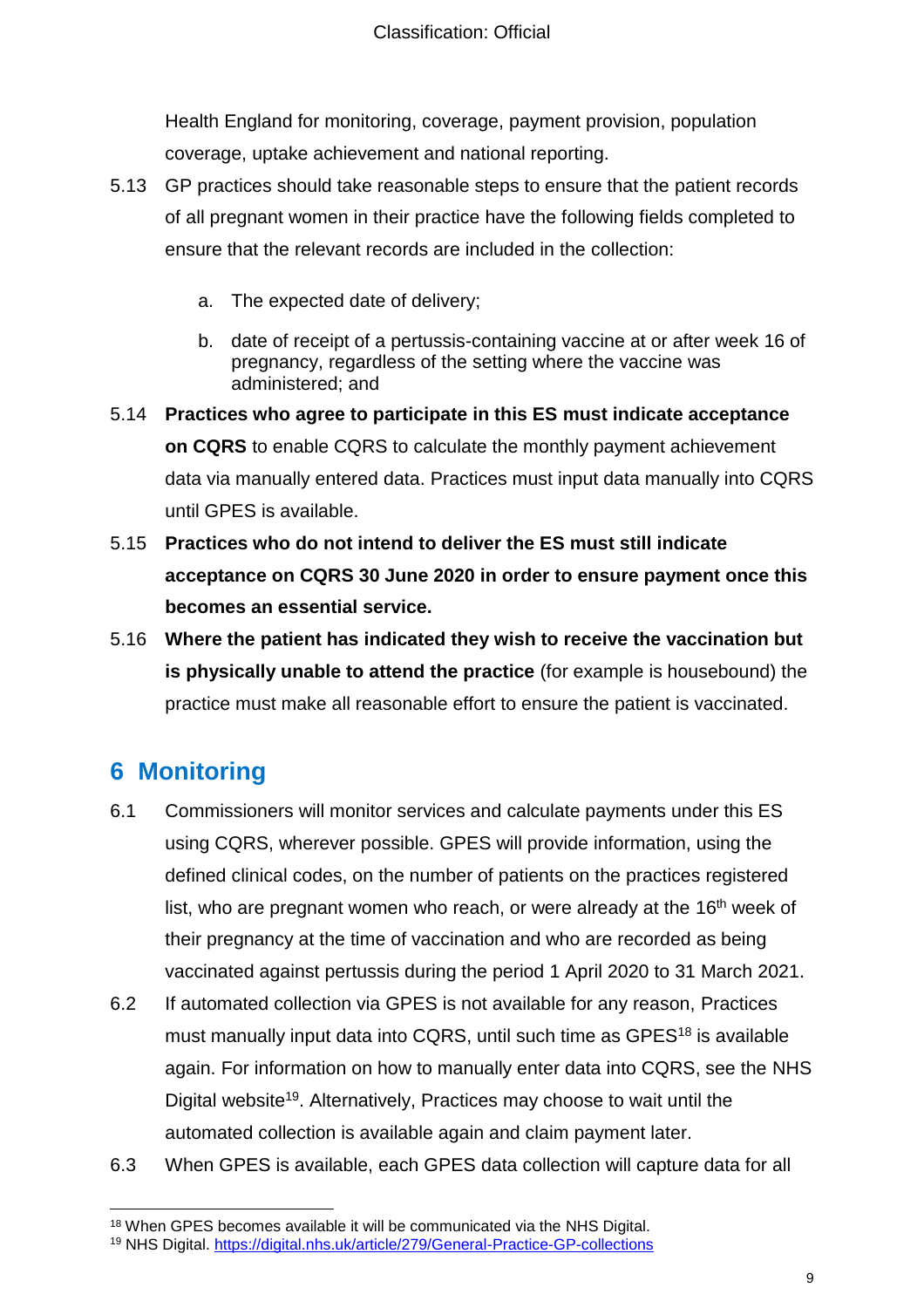counts and report on activities from the start of the reporting period e.g. 1 April to the end of the relevant reporting month. The reporting month will be the month prior to the month in which the collection is run e.g. if the collection month is May, the reporting month will be April.

- 6.4 When collections begins, GPES will provide to CQRS the monthly counts.
- 6.5 Practices should ensure that they only use the relevant clinical codes included in the supporting Business Rules

[\(http://content.digital.nhs.uk/qofesextractspecs\)](http://content.digital.nhs.uk/qofesextractspecs) and should also re-code patients where necessary. This will allow CQRS to calculate achievement and payment and for commissioners to audit payment and service delivery. Commissioners and practices should refer to the supporting Business Rules to ensure that they have the most up-to-date information on management counts and clinical codes.

# <span id="page-9-0"></span>**7 Payment and validation**

l

- 7.1 Payment is available to participating GP practices under this ES as an item of service payment of £10.06 per dose to eligible patients.
- 7.2 GP practices will only be eligible for payment for this ES in circumstances where all of the following requirements have been met:
	- a. The GP practice is contracted to provide vaccine and immunisations as part of additional services.
	- b. All patients in respect of whom payments are being claimed were on the GP practice's registered list at the time the vaccine was administered and all of the following apply:
		- i. The GP practice administered the vaccine to all patients in respect of whom the payment is being claimed.
		- ii. All patients in respect of whom payment is being claimed were within the cohort (as per the service specification section) at the time the vaccine was administered.
		- iii. The GP practice did not receive any payment from any other source or under any other programme in respect of the vaccine (should this be the case, then the commissioner may reclaim any payments as set out in the annex).
		- iv. The GP practice submits the claim within six months<sup>20</sup> of administering the vaccine (commissioners may set aside this

 $20$  Consistent with payment claims for other vaccination programmes which are covered by the SFE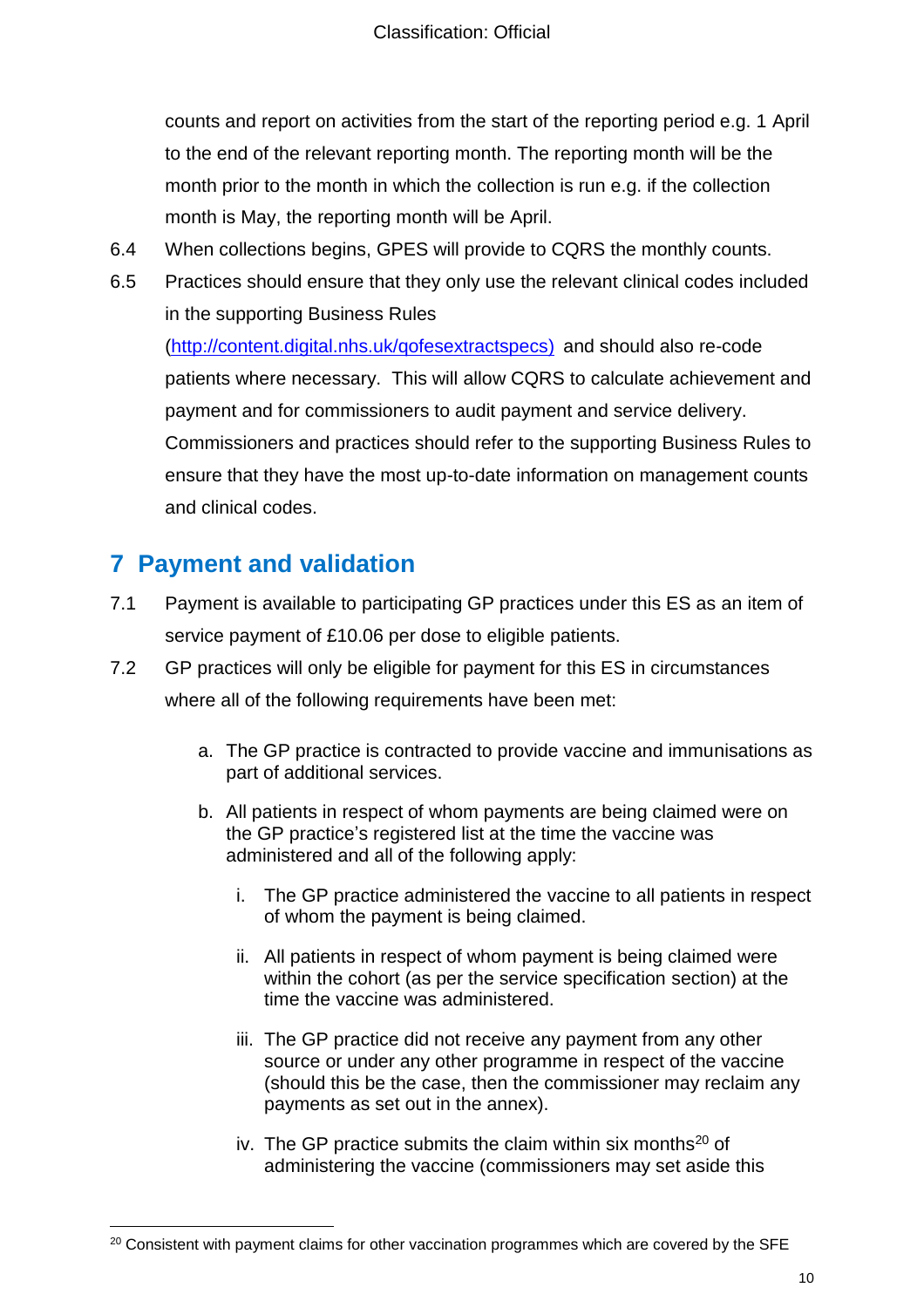requirement if it considers it reasonable to do  $\sigma^{21}$ ).

- 7.3 Claims for payments for this programme should be made monthly, after the final completing dose has been administered. Where claims are entered manually, this should be within 12 days of the end of the month when the completing dose was administered. Where there is an automated data collection, there is a five day period following the month end to allow practices to record the previous month's activity before the collection occurs. Activity recorded after the collection period is closed (five days), will not be collected and recorded on CQRS. Practices must ensure all activity is recorded by the cut-off date to ensure payment.
- 7.4 Payment will be made by the last day of the month following the month in which the practice validates and commissioners approve the payment.
- 7.5 Payments will begin provided that the GP practice has manually entered and declared achievement, or GPES<sup>22</sup> has collected the data and the practice has declared such data<sup>23</sup>. The first payment processed will include payment for the same period.
- 7.6 As the vaccine is centrally supplied, no claim for reimbursement of vaccine costs or personal administration fee apply.
- 7.7 Commissioners are responsible for post payment verification. This may include auditing claims of practices to ensure that they meet the requirements of this ES.
- 7.8 Administrative provisions relating to payments under this ES are set out in the Annex.
- 1. Payment under this ES, or any part thereof, will be made only if the GP practice satisfies the following conditions:
	- a. the GP practice must make available to commissioners any information under this ES, which the commissioner needs and the GP practice either has or could be reasonably expected to obtain,
	- b. the GP practice must make any returns reasonably required of it (whether computerised or otherwise) to the payment system or CQRS, and do so promptly and fully; and,

l  $21$  By exception only, for example where payment processes are made manually without CQRS and take longer to complete

<sup>&</sup>lt;sup>22</sup> See 'Process' section for information relating to sign-up and automated collection.

<sup>&</sup>lt;sup>23</sup> Practices are reminded that they are responsible for checking their 'achievement' is accurate before they 'declare' it on CQRS.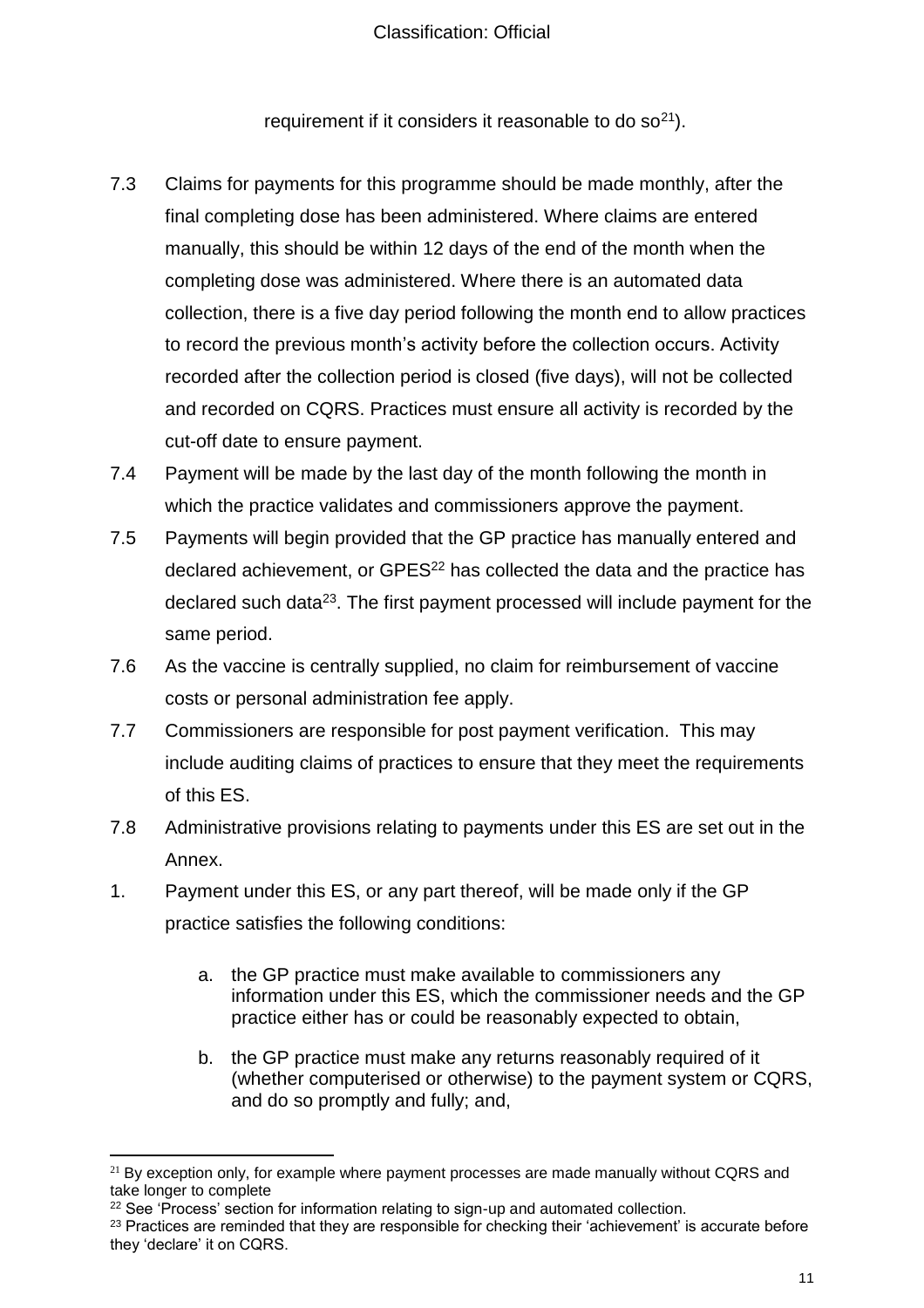- c. all information supplied pursuant to or in accordance with this paragraph must be accurate.
- 2. If the GP practice does not satisfy any of the above conditions, commissioners may, in appropriate circumstances, withhold payment of any, or any part of, an amount due under this ES that is otherwise payable.
- 3. If a commissioner makes a payment to a GP practice under this ES and:
	- a. the contractor was not entitled to receive all or part thereof, whether because it did not meet the entitlement conditions for the payment or because the payment was calculated incorrectly (including where a payment on account overestimates the amount that is to fall due);
	- b. the commissioner was entitled to withhold all or part of the payment because of a breach of a condition attached to the payment, but is unable to do so because the money has already been paid; or
	- c. the commissioner is entitled to repayment of all or part of the money paid,

commissioners may recover the money paid by deducting an equivalent amount from any payment payable to the GP practice, and where no such deduction can be made, it is a condition of the payments made under this ES that the contractor must pay to the commissioner that equivalent amount.

4. Where the commissioner is entitled under this ES to withhold all or part of a payment because of a breach of a payment condition, and the commissioner does so or recovers the money by deducting an equivalent amount from another payment in accordance with paragraphs 5 and 6 of this annex, it may, where it sees fit to do so, reimburse the contractor the amount withheld or recovered, if the breach is cured.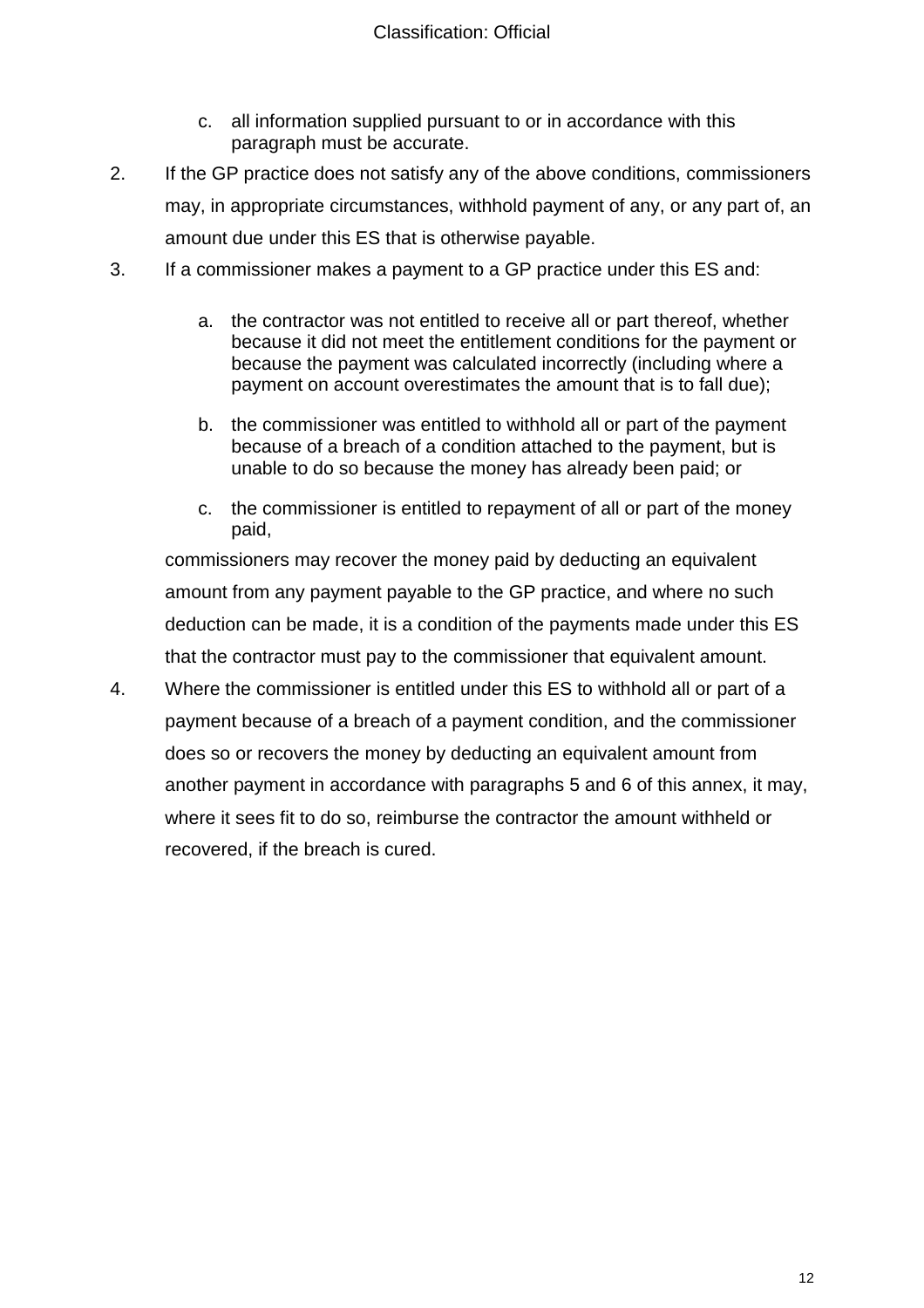# **Provisions relating to GP practices that terminate or withdraw from this ES prior to 31 March 2021 (subject to the provisions below for termination attributable to a GP practice split or merger)**

- 5. Where a GP practice has entered into this ES but its primary medical care contract subsequently terminates or the GP practice withdraws from the ES prior to 31 March 2021, the GP practice is entitled to a payment in respect of its participation if such a payment has not already been made, calculated in accordance with the provisions set out below. Any payment calculated will fall due on the last day of the month following the month during which the GP practice provides the information required.
- 6. In order to qualify for payment in respect of participation under this ES, the GP practice must provide the commissioner with the information in this ES specification or as agreed with commissioners before payment will be made. This information should be provided in writing, within 28 days following the termination of the contract or the withdrawal from the ES agreement.
- 7. The payment due to GP practices that terminate or withdraw from the ES agreement prior to 31 March 2021 will be based on the number of vaccinations given to eligible patients prior to the termination or withdrawal.

# **Provisions relating to GP practices who merge or split**

- 8. Where two or more GP practices merge or are formed following a contractual split of a single GP practice and as a result the registered population is combined or divided between new GP practice(s), the new GP practice(s) may enter into a new or varied agreement to provide this ES.
- 9. The ES agreements of the GP practices that formed following a contractual merger, or the GP practice prior to contractual split, will be treated as having terminated and the entitlement of those GP practice(s) to any payment will be assessed on the basis of the provisions of paragraph 8 of this annex.
- 10. The entitlement to any payment(s) of the GP practice(s), formed following a contractual merger or split, entering into the new or varied agreement for this ES, will be assessed and any new arrangements that may be agreed in writing with the commissioner, will begin at the time the GP practice(s) starts to